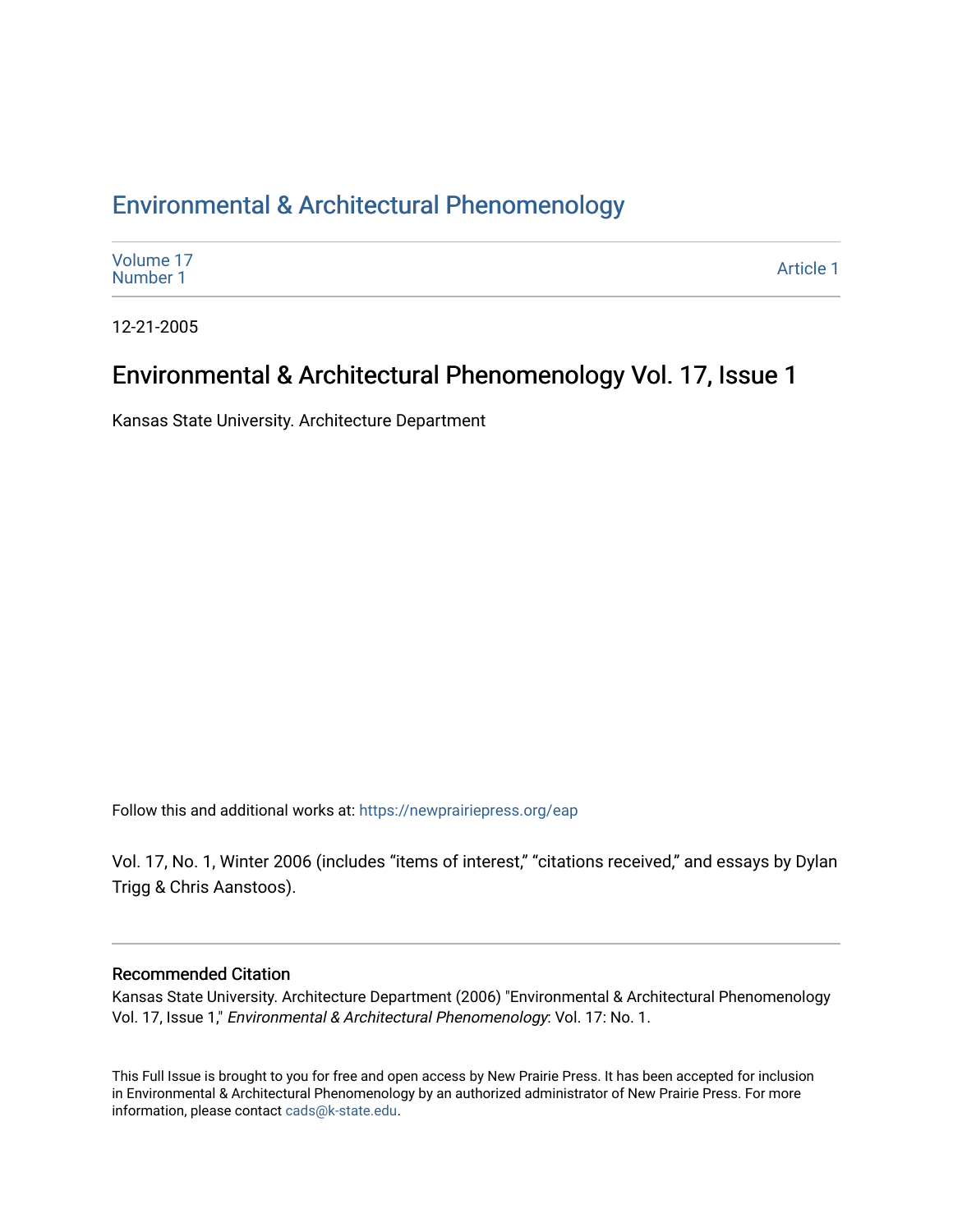

This issue of *EAP* begins our  $17<sup>th</sup>$  year. We thank the 73 readers who have renewed their sub-**1** the 73 readers who have renewed their subscriptions and include reminders for "delinquents."

 We include two feature essays this issue, the first of which, by philosopher Dylan Trigg, explores the relationship between memory and place, using the coffee-house chain Starbucks as a context for discussion. Second, psychologist Chris Aanstoos examines phenomenologically the process of designing his own "dream house" in a Georgia forest.

These two essays—one conceptual and philosophical, the other experiential and grounded in firsthand will and need—illustrate the wide range of phenomenological perspectives and methods.

## Phenomenology Conferences

The annual meetings of the **Society for Phenomenology and Existential Philosophy** (SPEP) and the **Society for Phenomenology and the Human Sciences** (SPHS) will be held 12-15 October 2006 in Philadelphia. The meetings are sponsored by Villanova University. [www.spep.org.](http://www.spep.org/) In conjunction with SPEP and HPHS, the annual meeting of the **International Association for Environmental Philosophy** (IAEP) will be held 14-16 October. Contact: [scameron@lmu.edu](mailto:scameron@lmu.edu).





Vol. 17 ▪ No. 1 ISBN 1083-9194 www.arch.ksu.edu/seamon/EAP.html Winter ▪ 2006

## IAEP Session on "Nature of Order"

During the 2005 business meeting at last year's IAEP conference in Salt Lake City, officers proposed that IAEP (see above), in conjunction with other "environmental" groups, would co-sponsor paper sessions all day Monday, 16 October.

 Representing *EAP*, David Seamon and Canadian graduate student Tim Quick have agreed to organize a double session on architect Christopher Alexander's four-volume *The Nature of Order*, which we have highlighted regularly in *EAP*. Presentation topics may focus on any aspect of *Order*, whether more conceptual and philosophical or more design-oriented and related to architectural practice.

If any *EAP* readers would like to present a paper in these special sessions, please contact David Seamon as soon as possible:  $triad@ksu.edu$ .

*Below:* Drawings from Stephen A. Mouzon's *Traditional Construction Patterns*, a book that identifies central elements that make good traditional architecture— "patterns," as Mouzon calls them (see p. 4).

These drawings refer to Mouzon's first pattern, *simplicity of massing:* "The root of nearly all traditional architectural massing is simplicity. Go back to the buildings that are the foundation of almost any style, and you

> will find a simple volume or an assembly of simple volumes."

In regard to the two houses shown here, Mouzon says: "Don't use complicated forms…. [Instead], keep massing simple. Composing a house of one or a few simple boxes saves tremendous amounts of money for more effective things like proper porch detailing, back porches, garden walls, frontage fences, [and] pergolas…that help the owners enjoy inhabiting all of their property."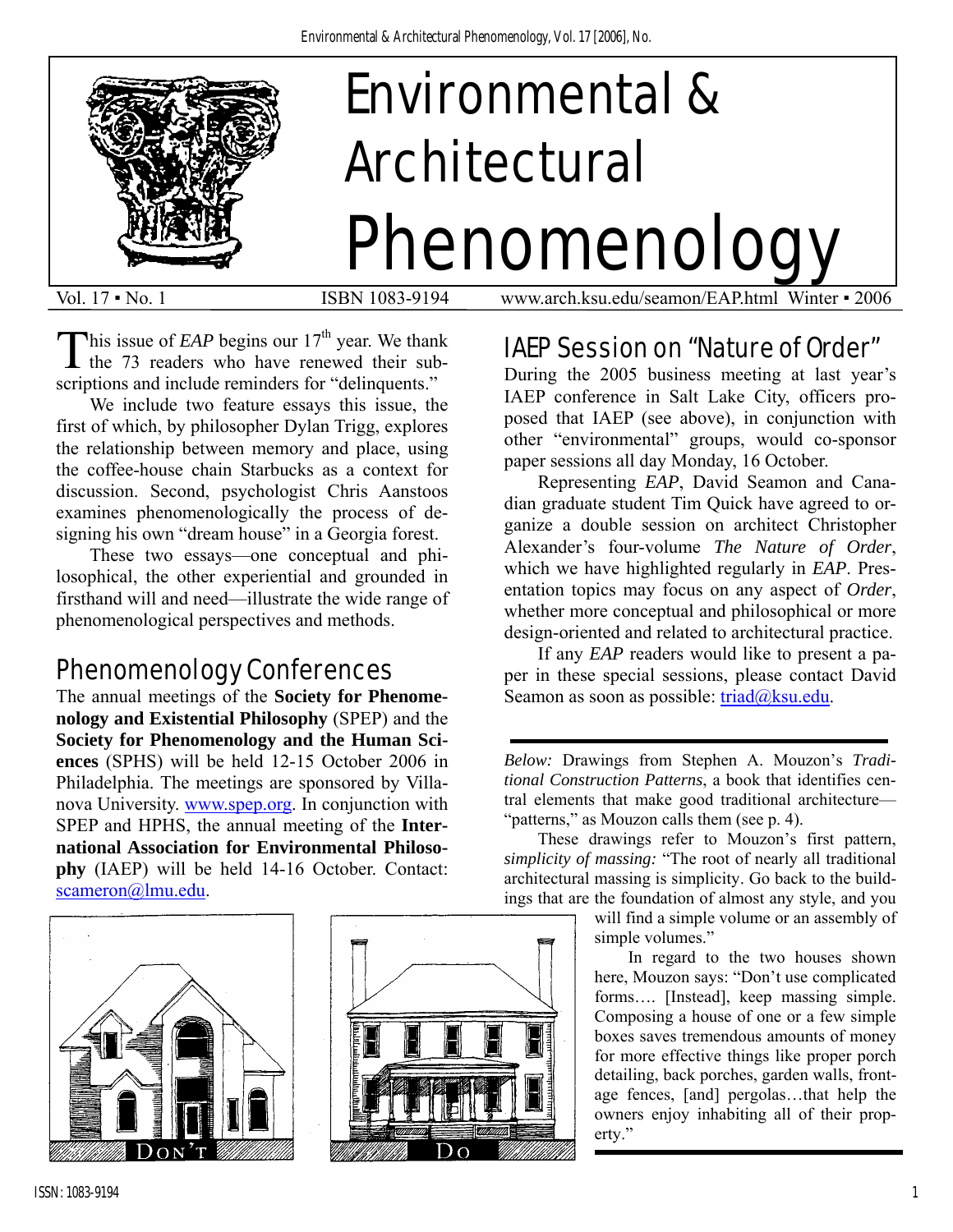# Donors, 2006

We are grateful to the following readers who have contributed more than the base subscription for 2006. As always, we could not continue without your generous support, and we thank you all!

| David Adams                | Tom Barrie         |
|----------------------------|--------------------|
| Alfred Bay                 | Margaret Boschetti |
| Carol Cantrell             | Linda Carson       |
| <b>Clare Cooper Marcus</b> | <b>Ryan Drum</b>   |
| Tom Erickson               | L. J. Evenden      |
| Kirk Gastinger             | Marie Gee          |
| Rich Haydn                 | Michael Kazanjan   |
| David Kermani              | Patricia Locke     |
| Karen Kho                  | <b>Ted Lowitz</b>  |
| <b>Anne Niemiec</b>        | Claudia Mausner    |
| Susan Mazur-Stommen        | Robert Mugerauer   |
| Miles Richardson           | Leanne Rivlin      |
| Douglas Patterson          | Kim Rollings       |
| Mark Rosenbaum             | Hanalei Rozen      |
| Tom Saarinen               | Peter Sauer        |
| Silke Schilling            | Gwendolyn Scott    |
| Harvey Sherman             | John Sherry, Jr.   |
| Eva Simms                  | Charlene Spretnak  |
| Karen Steinmayer           | Karen Vitulano     |
| Sandra Vitzthum            | Justin Winkler     |

## Items of Interest

The 25th annual **International Human Sciences conference** will be held 3-6 August 2006 at the John F. Kennedy University in Pleasant Hills, California. The conference theme is "The Multicultural Future of Qualitative Research," though all proposal topics will be considered.

The theme description reads in part: "An inherent problem of research in the human sciences is understanding human beings with their infinite complexity and diversity in ways that can somehow yield knowledge that is to some degree generalizable without being reductionistic. This challenge of honoring diversity while also organizing around some necessary commonality is an increasingly important issue in most, if not all, societies."

This group has continued to be interested in environmental and architectural aspects of human life, and EAP readers are encouraged to participate. Paper abstracts are due 1 March and should be

submitted to conference organizer Barbro Giorgi at  $b$ giorgi $\omega$ jfku.edu. For the current IHS newsletter, go to: [www.seattleu.edu/artsci/psychology/ihsr-05.htm](http://www.seattleu.edu/artsci/psychology/ihsr-05.htm).

The  $24<sup>th</sup>$  annual symposium of the **Simon Silverman Phenomenology Center** will focus on "Paul Ricoeur and Phenomenology" and be held 17- 18 March at Duquesne University in Pittsburgh. Keynote speakers include Mory Joy, David Pellauer, Lenore Langsdorf, and Peter Kemp. Contact: Dan Martino, Director, Simon Silverman Phenomenology Center, at: [martino@duq.edu.](mailto:martino@duq.edu).

The conference, **"Senses of Place: Exploring Concepts and Expressions of Place through Different Senses and Lenses,"** will be held in Hobart, Tasmania, 6-8 April 2006 and is co-sponsored by the University of Hobart's Place Research Network. [www.utas.edu.au/placenet/senses](http://www.utas.edu.au/placenet/senses).

The conference **Writing on the Land: John Burroughs and His Legacy**, will be held 11-15 June 2006 at the State University of New York at Oneonta. The focus is on nature writers who, like Catskill regionalist John Burroughs, are linked closely to a particular landscape or place. Topics of interest include: regional novelists, literary environmentalists, and sense of place in literature. Abstracts are due by March 30. Contact Prof. Daniel Payne at: [paynedg@oneonta.edu](mailto:paynedg@oneonta.edu).

The **Nature Institute** will sponsor programs and seminars on Goethean science this spring and summer, including a full-time immersion course, 2 April-June 16. [www.natureinstitute.org.](http://www.natureinstitute.org/)

## News from Readers

**Sean M. Conrey** is currently a Ph.D candidate in rhetoric and composition at Purdue University. He is working on a dissertation entitled "Coming to Terms with Place: A Phenomenological Technique of Rhetorical Placemaking." This work demonstrates how "coming to terms" with the places in which we live is a crucial aspect of settling into place. Conrey seeks to derive a rhetorical technique for helping this "coming to terms" happen. [conreys@purdue.edu](mailto:conreys@purdue.edu).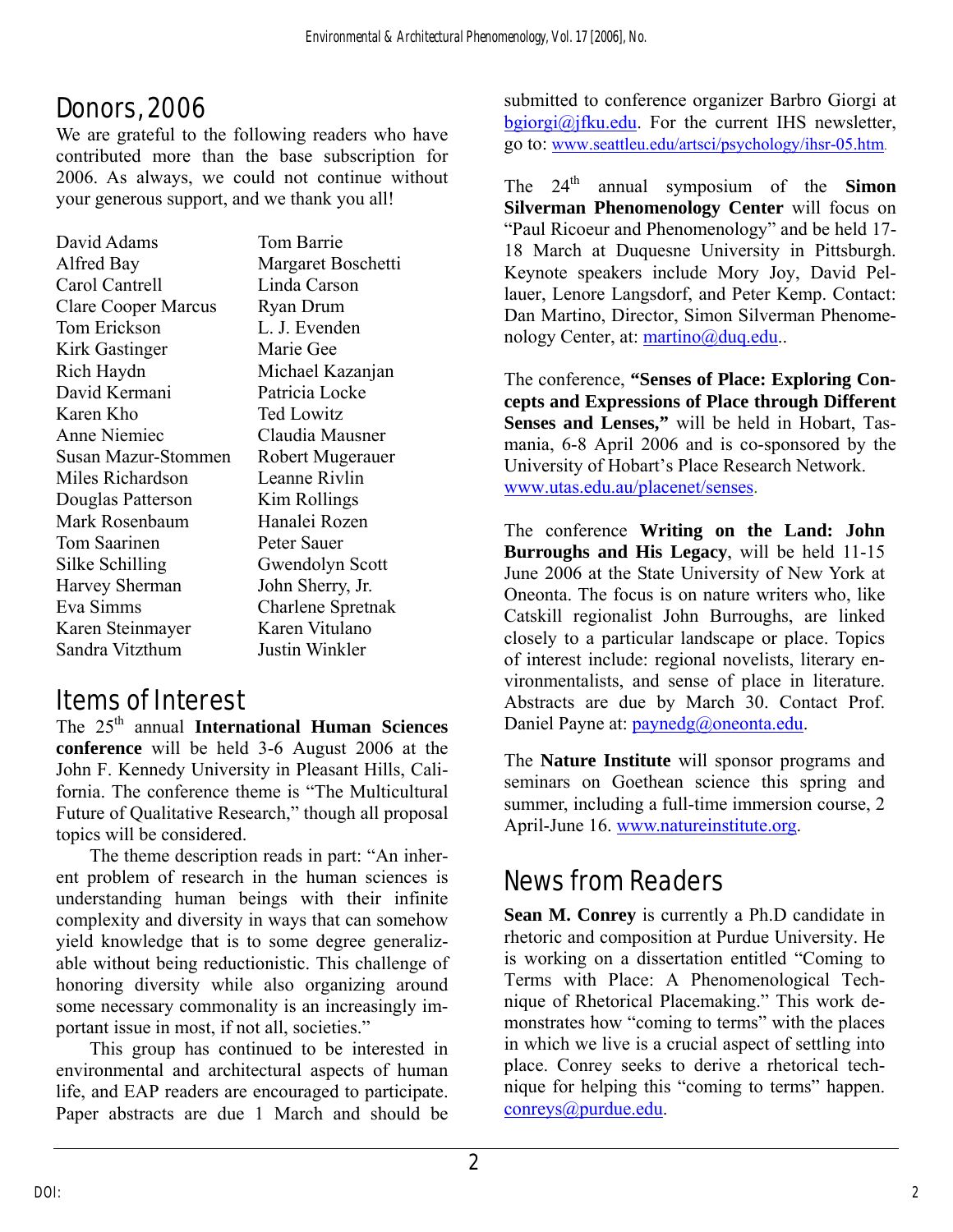Writer and artist **Christine Rhone** sends the following from London: "The House of Commons was the setting for the recent presentation of a prestigious Green Apple Environment Award to *Earthdome,* a residential development in the London suburb of Norbury and the first to have geothermal hot water and heating. Earthdome is a set of four apartments in two new semi-detached houses, located in a street of similar houses designed in the 1930s.

"The street has a comfortable feeling about it, relaxed and leafy. Earthdome is different from the other houses in the street, but it does not jar. A casual passerby might not even notice anything special about it. Yes, here the windows are bigger than in the other houses, but not so much that they call attention to themselves. Here the decorative tiles on the façade are almost the same, only slightly rearranged to accord with the proportions of the Golden Section of sacred geometry. Here the rendering of the exterior looks rather similar, but it is mixed with volcanic ash and minerals, and for more than practical reasons. The volcanic elements symbolize the father covering and protecting the mother and home.

"Earthdome features geothermal heating, which is the most energy efficient, environmentally clean and cost-effective. Heat is moved from 40 feet below the Earth's surface into the building through a system of pipes and pumps.

"All hot water is heated geothermally. Bathtubs are encased in resins blended with quartz crystal. Sinks and toilets are covered with a subtle silver glaze, enhancing the properties of water. All skirting and most angles are rounded. Cornices help modulate the sound properties of spaces. Staircases spiral up and down in a series of recyclable units. French doors open wide for easy changes of air.

"Floors are covered with porcelain tiles containing quartz. Rugs soften under footsteps rather than dust-clinging carpets. Electrical wiring is shielded. Much of the lighting has on-off sensors for energy efficiency. The whole electrical field around beds can be completely switched off for sounder sleep. And up in the topmost bedrooms, blue floor lighting suggests a mood of peace, while the skylights give views of the horizon and the clouds.

"A homecoming is a return from chaos to cosmos, a recognition and an embrace of the center of a universe. Here home is imagined as the metaphorical product of the fertilizing male volcano and the fruitful female earth. The center of a home is the hearth, as circle of fire or point of flame. A significant shift in orientation occurs in Earthdome, since the notional hearth, as central source of ambient warmth and cooking heat, is in the crust of the Earth itself.

"Sometimes it takes only a small shift to reorient one's whole relationship to home and through home to the universe. From the outside, to the casual passerby on the street, Earthdome looks good, but it does not shout, "Hey, look at me, I'm really different!" It is, quite simply, the house next door to a boyhood home, but radically transformed from the inside out—something like a man coming back wearing the same coat he left home in, many years ago." [rhonechristine@hotmail.com.](mailto:rhonechristine@hotmail.com)

# Fran Violich

**Francis Violich**, professor emeritus in city and regional planning and in landscape architecture at the University of California, Berkeley, died 21 August 2005, of natural causes at his home in Berkeley. He was 94.

Since *EAP* was founded in 1990, Violich was one of its staunchest supporters (see his "Dalmatia, Urban Identity and the War, 1991—1993," in the fall 1993 issue). We will miss his encouragement, networking, and creative insights in recognizing the considerable contribution that phenomenological understanding can offer urban place making.

Memorial contributions can be made to the Francis Violich Dalmatian Fellowship Fund. c/o UC Berkeley's Department of City and Regional Planning, 228 Wurster Hall, Berkeley, Calif. 94720.

## Citations Received

Chris Allen, 2004. Merleau-Ponty's Phenomenology and the Body-in-Space: Encounters of Visually Impaired Children, *Environment and Planning D: Society and Space*, *22*: 719-35.

This sociologist develops "a phenomenology of visually impaired childrens' everyday body-in-space encounters with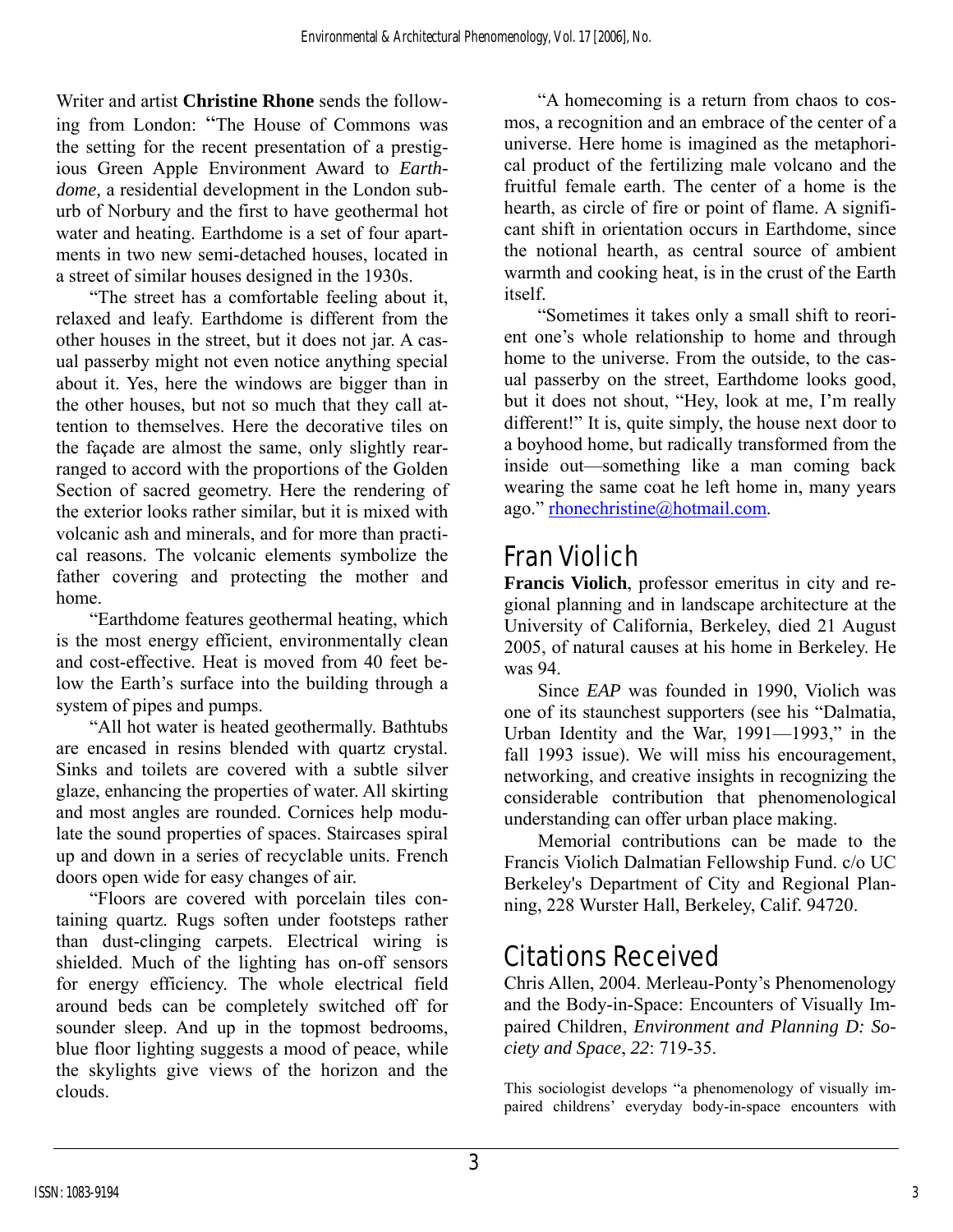their home and urban environments." A major focus is "the various and creative ways in which visually impaired children routinely exercise agency within their home and urban environments."

Bruce V. Foltz & Robert Frodeman, eds., 2004. *Rethinking Nature: Essays in Environmental Philosophy*. Bloomington: Indiana University Press.

This collection of articles "brings the voices of leading Continental philosophers into discussion about what is emerging as one of our most pressing and timely concerns—the environmental crisis facing our planet." Contributors include David Abram, Robert Mugerauer, and Ingrid Leman Stefanovic.

Trish Glazebrook, 2003. Art or Nature: Aristotle, Restoration Ecology, and Flowforms, *Ethics & the Environment*, *8,* (1): 1-36.

Using the example of sculptor John Wilkes' flowforms, this philosopher argues that "ecologically-minded art can demonstrate how production of artifacts need not affirm a logic of domination, but rather can open a space for an alternative conception of the human relation to nature."

Tom Mels, ed., 2004. *Reanimating Places: A Geography of Rhythms*. Burlington, VT: Ashgate.

Dedicated to geographer Anne Buttimer, this collection of 14 articles focuses on the links among lived experience, time, space, and place. Editor Mels provides an introduction on the "Lineages of a Geography of Rhythm," and contributors include: Yi-Fu Tuan ("Sense of Place: Its Relationship to Self and Time"); David Ley ("The Stranger's Lifeworld"); Edward Relph ("Temporality and the Rhythms of Sustainable Landscapes"); Gunnar Olsson (Placing the Holy"); Robert Sack ("Place-Making and Time"); and David Seamon ("Grasping the Dynamism of Urban Place: Contributions from the Work of Christopher Alexander, Bill Hillier, and Daniel Kemmis").

Joy Monice Malnar & Frank Vodvarka, 2004. *Sensory Design*. Minneapolis: University of Minnesota Press.

These authors argue that "a better understanding and appreciation of all our senses can contribute to a new typology for the design of significant spaces, one that would sharply contrast with the formal model that dominates architectural practice today." The result is said to be "a new philosophy of design that celebrates our sensuous occupation of the built environment and creates more humane design."

#### Stephen Mouzon, 2005. *Traditional Construction Patterns*. NY: McGraw-Hill.

This architect "explains, in layman's terms, the vague sense of unease we've all had with traditional architecture done incorrectly… and provides the tools for doing it right again." Mouzon's main tool is a set of 108 "patterns" illustrated as Do's and Don't's, for example, "simplicity of massing" (no. 1) which argues that a building should be shaped as "a simple volume or an assembly of simple volumes"; or "symmetry of the face" (no. 4), which says that "all traditional architecture reflects the bilateral symmetry of the human face in some way at the entry of the building." Includes drawings and wellchosen photographs; see the examples on p. 1.

Juhani Pallasmaa, 2005. *Encounters: Architectural Essays.* Helsinki: Rakennustieto.

Twenty-five reprinted articles and book chapters all broadly on "the phenomenology of architecture and architectural experience," written over the last 25 years by Finnish architect and architectural writer Juhani Pallasmaa. Includes such important essays as "Stairways of the Mind," "Identity, Intimacy, and Domicile," "Hapticity and Time," and "The Rooms of Memory: Architecture in Painting." Includes a 2004 interview with Pallasmaa, conducted by architect Peter MacKeith. A central text for "architectural phenomenology."

Christopher J. Preston, 2003. *Grounding Knowledge: Environmental Philosophy, Epistemology, and Place* Athens: Univ. of Georgia Press.

This philosopher argues that "the physical realities of the environments in which beliefs are formed are relevant to the ways people know." He seeks to demonstrate that "the very cognitive processes with which we contemplate our place in the world are themselves *derived from* and *wedded to* our physical locatedness. This claim entails that part of the feeling of attachment to place is quite literally an attachment of a portion of our cognitive architecture to the lands we inhabit."

Nikos A. Salingoaros, 2004. *Anti-Architecture and Deconstruction*. Germany: Umbau-Verlag.

A scathing, often "over-the-top," attack of deconstructivist architecture, and thoughts about design alternatives, mostly focused on the work of Christopher Alexander. Many useful ideas but marred by a frequent mean-spiritedness that interferes with central insights.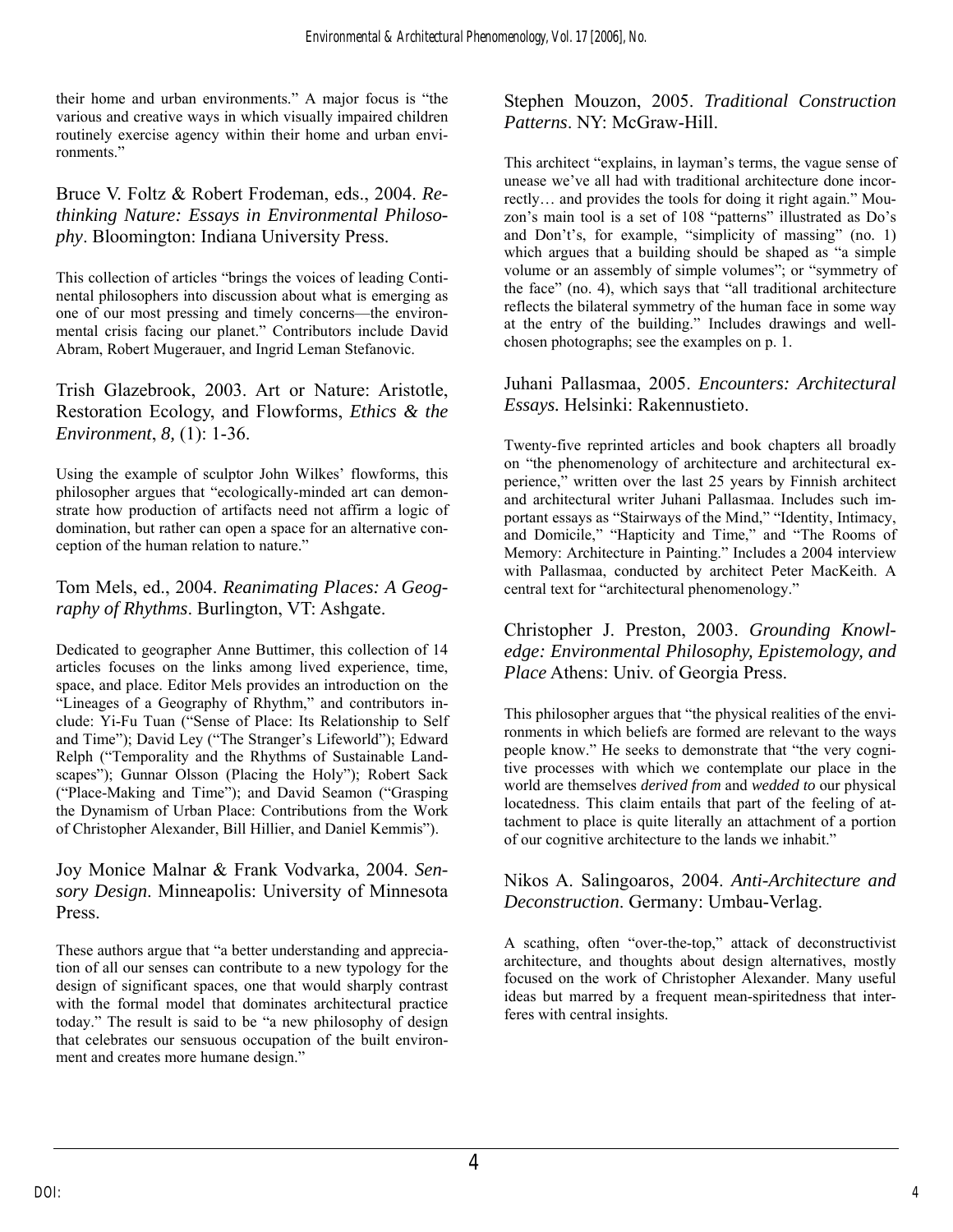# Memories in Site: Toward a Renewed Understanding of Starbucks

Dylan Trigg

Trigg is a research student at the University of Sussex. He is interested in marginal spaces such as hotel lobbies, airports and supermarkets. He has also written on the aesthetics of decay and modern ruins. His current research explores the idea of the built environment as a testimony to events of past destruction. His essay here is part of a broader work that examines the role that homogenous 'sites' play in contributing to a memory-based theory of personal identity. © 2006 Dylan Trigg. [www.dylantrigg.com](http://www.dylantrigg.com/); [dylantrigg@hotmail.com](mailto:dylantrigg@hotmail.com).

The question is hampered in that we lack a criterion that enables us to ascertain where<br>
the memories end and unmediated experience bequestion is hampered in that we lack a cri-Lterion that enables us to ascertain where past memories end and unmediated experience begins. Pure experience eludes as the imagination creates spatial memories devoid of factual grounding.

Despite this apparent conflation between forms of recollection, remembering an event necessarily implicates the context in which that memory took place. A placeless memory, as Edward Casey (1987a pp. 183-84) notes, not only disallows memory to be situated accurately; it also prevents disorientation with regard to that memory.

Casey's analysis of 'place memory' is insightful and contentious. As with Gaston Bachelard, memorable space presupposes being intimate. This is a claim that allows Casey to render place "*congealed scenes*" for memory. As such, fulfilling Aristotle's original description of place as "*the innermost motionless boundary of what contains,*" Casey (p. 184) is able to posit an idea of place as a place-holder of memories, so securing spatial memories.

In the present essay, I wish to contest Casey's analysis of place memory. While intimate place is often regarded as archetypal in its containment of memory, the radical dichotomy between place and non-place (principally in the form of 'site') means that any such ambiguity between the two has been neglected. Here, I wish to address this neglect and in the process posit the memorable power of site.

#### \*\*\*\*\*

e can begin by examining how Casey grounds his account of place memory. In this way, an opening is provided to ascertain if spatial memories are as secure as originally thought. Echoing Bachelard's, Casey's account of memory is framed by a mistrust of temporal-centrism. Understanding time without reference to what is represented by time means there is no contrast against which the measure of passing can be established.

"It is," Casey writes in relation to the body, "only when we notice discrepancies between such states that we begin to infer the passage of time…" (p. 182). The simple 'pastness' of memory fails to acknowledge its entirety. Casey's reply to this incompleteness is to consider how embodied memory necessarily involves particularization:

To be embodied is *ipso facto* to assume a particular perspective and position... it is to occupy a portion of space from out of which we undergo given experiences and remember them. To be disembodied is not only to be deprived of place, unplaced; it is to be denied the basic stance on which every experience and its memory depend (ibid.).

This is an important passage that grounds Casey's account. Memory necessarily individuates events from other events by being specific. Thus, recollection suspends other events selectively to allow a particular memory to transpire.

The specificity of this recollection means that abstraction is negated. Remembering is seldom as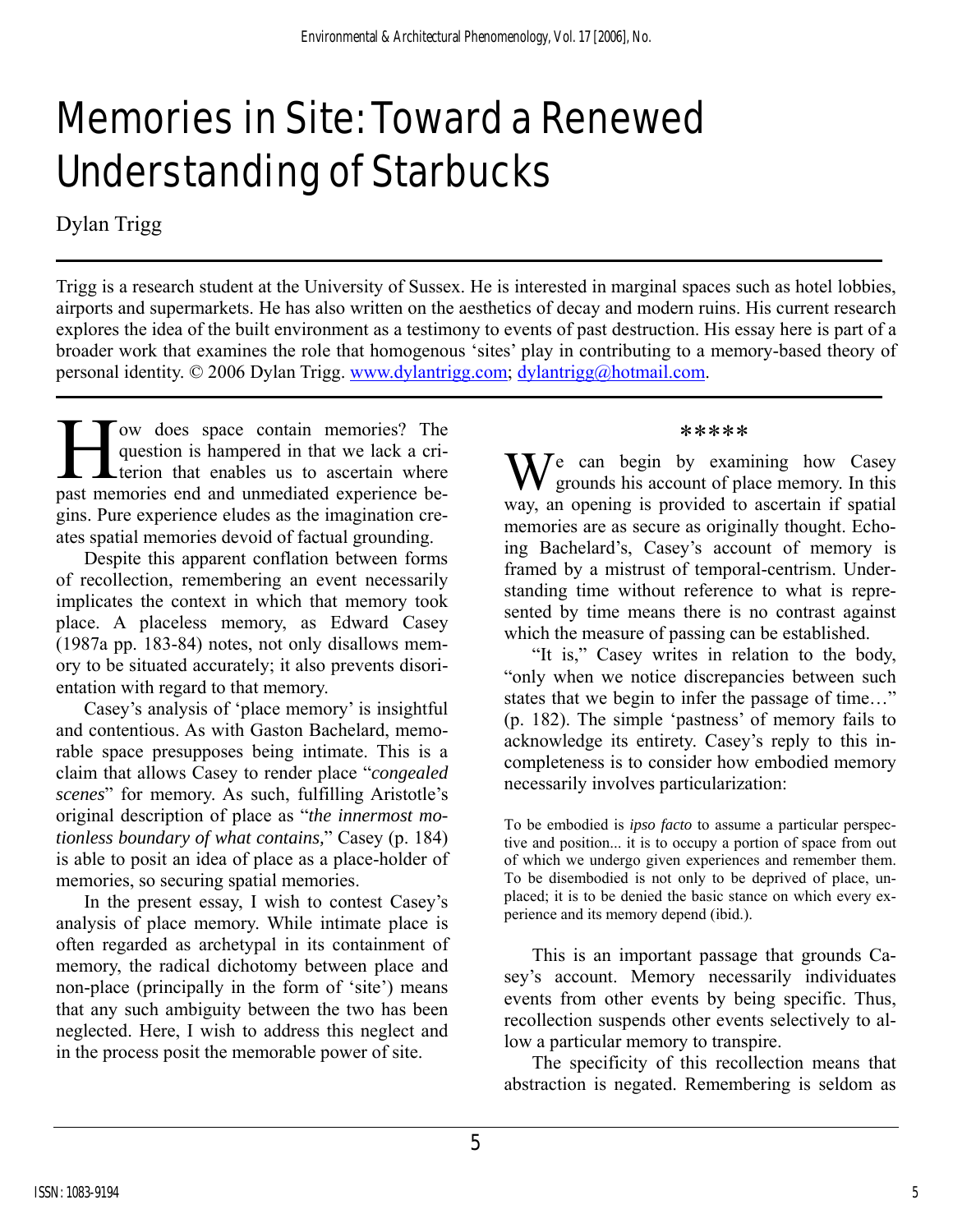vague as to evade a set of defined circumstances. But this is not the case: even the most formless memories submit to the category of being specific, and an event which is specific necessarily defines itself in time *and* space: "As embodied existence opens onto place; indeed takes *place in place* and nowhere else, so our memory of what we experience in place is likewise place-specific" (p. 182).

The 'nowhere else' of Casey's remark reaffirms the exclusive nature of memory and experience. Freud's comment that "the same space cannot have two different contents" is repeated in Casey's metaphysics of spatial memory where the particularization of memory instigates its unique embodiment.

#### \*\*\*\*\*

Unfortunately for Casey, history has lost sight of the way that place contains our memories. the way that place contains our memories. Methods for remembrance have deviated from the Greek art of memory. The implications for this are more than a mere loss of tradition. In addition to being subjugated by a concentration on time, place has also been shadowed by a preoccupation with what Casey terms 'site': "that is, place as leveled down to metrically determinate dimensions" (p. 182). This division between place and site is essential, not least in relation to memory-based theories of personal identity. As such, it warrants careful examination.

Much has changed," writes Casey with some regret, "since the early Pythagorean Archytas declared that place is 'the first of all beings, since everything that exists is in a place and cannot exist without a place'" (p. 184).

Casey's historical reading of place's loss of emplacement is framed by a geometrization of space and place that occurred during the  $17<sup>th</sup>$  century. Situating Greek thought against modern thought (Newtown, Descartes, and Bernoulli), Casey suggests that geometrical space "was conceived as continuous extension in length, breadth, and width and, thus, as mappable by the three-dimensional coordinate system of rational geometry" (ibid.). As a result of this transition, place loses its "inhomogeneous and anisotropic qualities" and instead "is conceived as sheer spatial site" (p. 185).

Site, for Casey, is thus open. Against Aristotle's definition of place as "*the innermost motionless*  *boundary of what contains*" (ibid.), the relationship between a site and what occupies that site is detached, abstract and entirely devoid of intimacy. The effects of this are that as a container of memories, site falters. The "essentially empty" quality of the site undermines any claim to being memorable: "A site possesses no points of attachment onto which to hang our memories, much less to retrieve them" (p. 184).

In contrast, place, "full of protuberant features and forceful vectors" (p. 186), is distinct and able to facilitate memorability. Through containing memories, place preserves them: "To be in a place is to be sheltered and sustained by its containing boundary; it is to be held within this boundary rather than to be *dispersed* by an expanding horizon of time or to be *exposed indifferently in space*" (ibid.).

#### \*\*\*\*\*

With the risk of dispersion present, we have<br>been united with Bachelard. Indeed, at stake been united with Bachelard. Indeed, at stake in both Casey and Bachelard are several assumptions that both bind and ground their theories simultaneously. Though phrased differently in Bachelard, the distinction between site and place is elemental for both thinkers.

In both cases, we observe a masterful working of space and place in which intimacy and protection are essential in the construction of memorable place. Whereas Casey opposes place and site, Bachelard forges a radical (and dialectical) distinction between inside and outside through which the universe is said to press down upon the interiority of the home.

For Casey, site has a negative quality in that indifference, emptiness, and outright geometrization suppress the power of place. In Bachelardian terms, such attributes contribute to the dispersion of the potential dweller. Bachelard (1964, p. 47) writes: "A house that has been experienced is not an inert box. Inhabited space transcends geometrical space." The alignment of geometrical space with Casey's site affirms the lack of shelter between the two. Both expand so that memories disperse as the absence of place neglects to contain them.

Let us summarize: through lacking "variegations," site offers no possibility of containing memories. The lack of distinction in the site—literal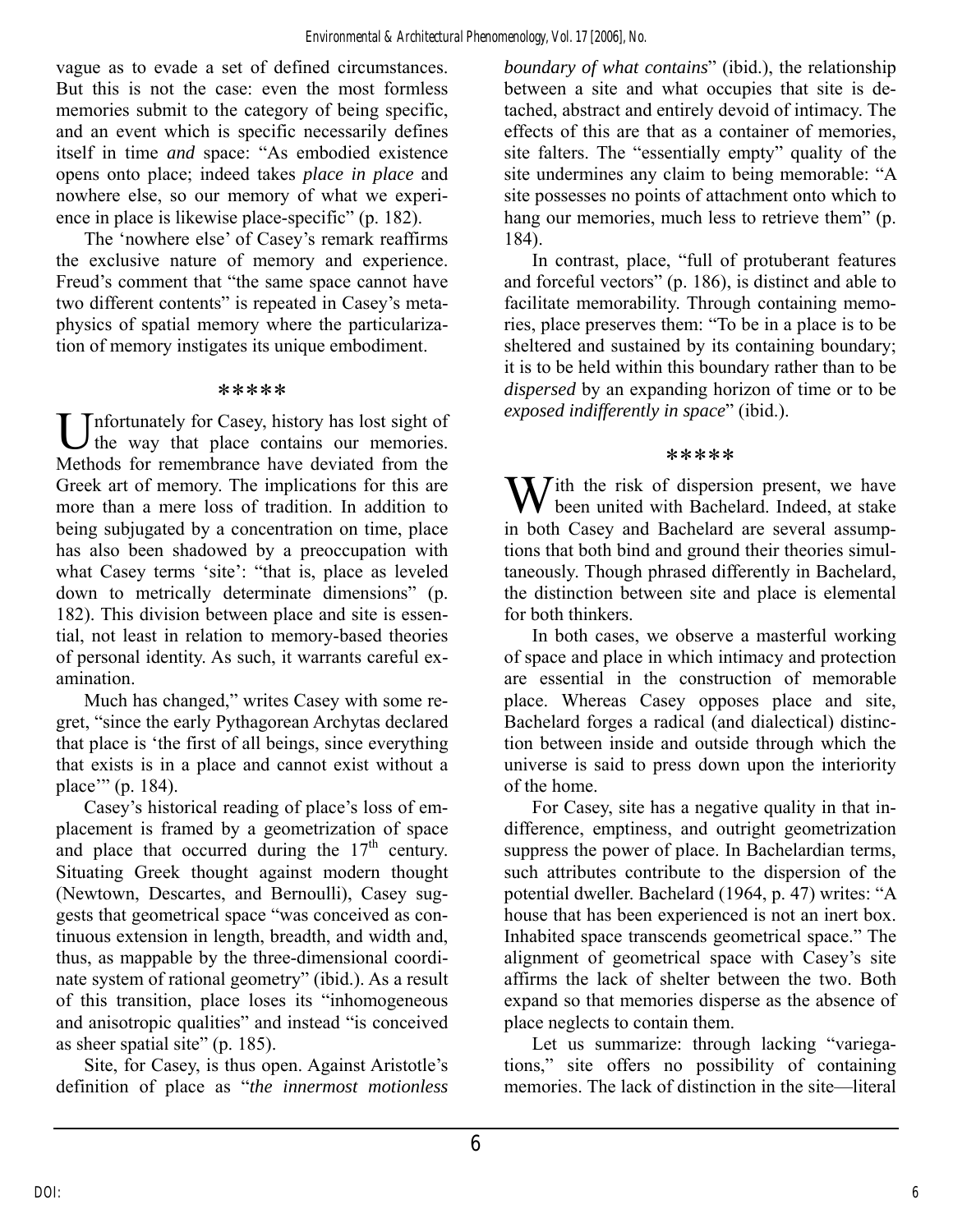or otherwise—means that nothing in particular stands out. Indeed, site is only transformed into a place through the conferment of a distinctive thing upon it, such as a house (1987a, p. 186). The presence of a house carves particularity from the homogenous and undefined. This is what we mean by the term 'intimacy'. Lived experience, so important to both Casey and Bachelard, remedies the vacuity of the site by enforcing a narrative upon it.

In turn, place becomes animated through becoming particular. A particular place has a discernable identity. Thus, the trust we have in the continuous familiarity of a place means that indifference gives way to idiosyncrasy and character. Indeed, character and intimacy, if not synonymous with one another, remain inextricably bound.

We now must examine Casey's argument critically. In the first instance, intimate space is said to be conducive to the emplacement of memory, since intimacy distinguishes itself from the supposed homogeneity of the site. Yet, this simple dichotomy between the place that contains and the site that disperses precludes an ambiguity between the two.

Indeed, in a later essay, Casey goes so far as to describe site rather self-consciously as the "antiplace dancing on the abyss of no-place" (1997, pp. 267-96). Thus, that site itself might afford a sense of intimacy is not possible in accordance with Bachelard and Casey's logic.

#### \*\*\*\*\*

ut what if one considers the role that site plays  $\mathbf{B}$ ut what if one considers the role that site plays<br>in securing intimacy rather than undermining it? It is often said that certain places are all the same. One of the unashamedly non-distinguishing features of a place (if the term can be used in an informal sense) like Starbucks is that it remains the same despite its spatial location. Orientation and continuity are afforded in a foreign city by knowing what qualities imbue the coffee house in advance. Against the backdrop of unfamiliarity, familiarity is conceived as the indissoluble motifs and identical pastel colors of Starbucks are encountered.

In such a situation, we can pretend to be anywhere while simultaneously being somewhere. So long as the outside remains excluded, Starbucks aspires to universality in its interior spatiality.

Avoiding an indeterminate idiosyncrasy that would harbor a discontinuity between individual stores (though being careful not to sacrifice the impression of being inviting and moreover localized), $\frac{1}{2}$ Starbucks thus falls from a particularized distinctiveness and fulfils Casey's definition of site as "having no internal differentiations with respect to material constitution" and so "leveled down to the point of being definable solely in terms of distances between 'positions' which are established on its surface and which exist strictly in relation to one another" (1987a, p. 185).

It is not "distinct potencies" that individuates one Starbucks from another but rather the geometrical space that exists between them. That they are often confused with one another only emphasizes their essential vacuity and so reinforces their presence, not as a place, but as a site.

#### \*\*\*\*\*

 $\Gamma$  tarbucks exemplifies a location that outwardly S tarbucks exemplifies a location that outwardly<br>S reveals a lack of identity and so conforms to the category of site. Negative qualities associated with Starbucks are invariably bound to its apparent indifference as to what it contains at any given moment. "To be in place is to be sheltered and sustained by its containing boundary" (p. 186), writes Casey.

In Starbucks, shelter appears *prima facie* discounted by the absence of *particular* containment. Instead, one becomes intuitively aware of a location that undergoes (and aspires to) the mere semblance of containment.

In turn, this sense of 'obligated inclusion' is likely to have the opposite effect—i.e., to invoke repulsion. Nevertheless, there is a risk that this outright dichotomy between repulsion and attraction will harvest a partial perspective. As a result, the possibility of the site being both memorable and intimate is apparently lost.

Arguably, the resistance against regarding a site as being memorable owes its origin to the myth of Simonides. According to Yates' account, a memorable place tends to be both varied and sequentially related. Arranging a 'loci' in a defined order, says Yates (1966, pp. 22-23), enables memory to be retrieved with greater ease.

Inversely, a lack of spatial variation is likely to breed confusion and forgetfulness. In a labyrinth,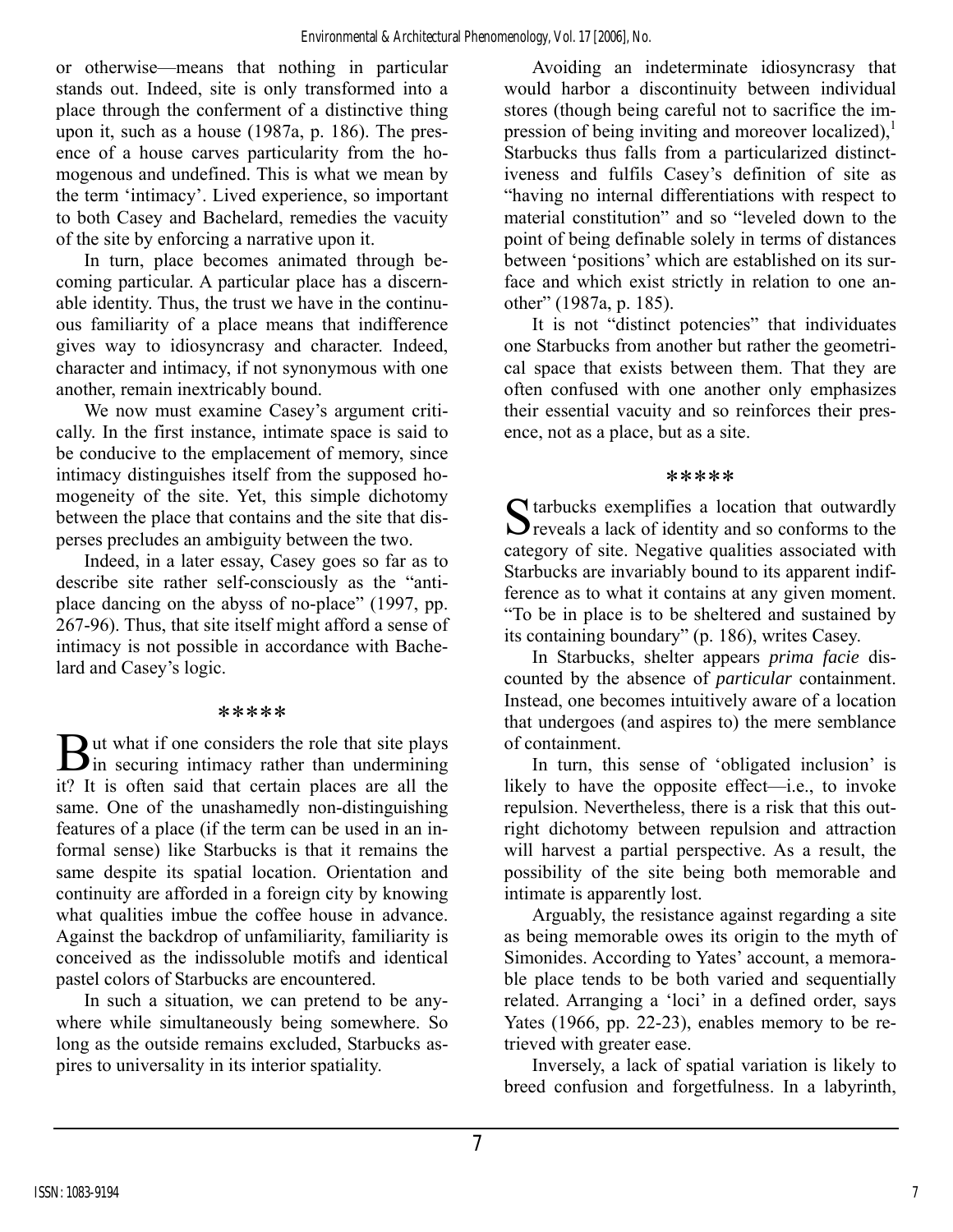very little is remembered, and disorientation is gained as one dead end meets another. Further, a place that fails to house obvious distinctions will lose sequentiality and instead promote uniformity.

That uniformity lessens the potential for memorability is logical insofar as memorable place relies on "distinct potencies" to preserve memory. A multiplicity of diverse attributes might well furnish a place with the means to house memory. Bachelard (1964, p. 8) writes: "if the house is a bit elaborate… our memories have refuges that are all the more clearly delineated."

This does not entail, however, that an indistinct location is unmemorable and so devoid of intimacy. On the contrary: what it implies is that memorability relies not on "distinct potencies" determined by the natural unfolding of lived experience but rather by the cultivated and essentially *contrived* appearance of lived experience.

Thus, distinct particularization suffers a loss of actuality and instead is replaced by standardization and a sense of either implied or otherwise unlived experience. In turn, it is the cultivation itself, being essentially vacuous, which provides a platform for new memories to be conceived. Accordingly, the object of cultivation acquires a depth despite its apparent lack of intended temporal depth. In effect, it is a *meta-depth*.

#### \*\*\*\*\*

**Thenomenologically, this affirmation of the site's** Phenomenologically, this affirmation of the site's<br>potential for intimacy needs to be distinguished from what might be called a post-modern ironization of site. A kitsch interaction with a location, confining itself to a celebration of surface appraisal alone, fails to countenance the possibility of that location's becoming anything more than mere diversion. Against the threat of a supposedly insipid form, kitsch appears to disarm standardization by ironically affirming it.

Hence: that which threatens to supplant the particularity of place is willed to emerge preemptively. As such, it is a pernicious strategy that evinces a passive form of aggressive resistance against site in the hope that the 'siteness' of the site will be overthrown by an ironic domestication of it. $<sup>2</sup>$ </sup>

The idea that site is limited by a homogenous lack of depth might well explain the inherent negativity that is often conferred upon it. Part of the resistance felt by those who refuse to frequent Starbucks often involves the belief that it strives to the status of a traditional (where traditional usually means 'bohemian') coffee house but instead emerges as a sterilized artifice. The employment of implicitly organic features such as ethnic art, earthly colors, recycled napkins, and dark laminated floorboards, rather than mirror the earthly origins of the coffee bean, only emphasizes this tension between particularity and mass-produced affectation.

Even if this claim is correct—and its validity is largely extraneous here—then the standardization of a place does not serve to undermine the memories that evade that homogeny. As Casey (1987, p. 190) suggests, "it is just one more lot to look at, and a such it is distinctly unmemorable."A site that obtains meta-depth instead subverts the lack of temporal depth originally provoked by artificial features by rendering those features temporal in themselves.

#### \*\*\*\*\*

entral to both Bachelard and Casey is the no-Central to both Bachelard and Casey is the no-<br>
ction that the particularity of place is instrumental in developing, in Casey's terms (1987a, p. 186) "points of attachment" or, in Bachelard's terms (1964, p. 8), "countless alveoli" that allow memory to be contained and so retrieved.

For Casey, variegations and obtrusions on the landscape define it in a positive fashion. Through encountering them, we are said to be "slowed down, stopped, or in some other way caught-in-place" (1987a, p. 198). Becoming attentive to place is brought about by a distinction between background and foreground.

This is equally true of 'accidental' obtrusions. In the shopping mall, we are likely to remember the disabled elevator because it caused us inconvenience through thwarting our progress. What implicates an object being memorable is the context in which it finds itself. The elevator individuates itself from the background through countering the movement of the shopping mall.

This dynamic that allows an object to become memorable through obtruding the landscape is foreshadowed in Heidegger's analysis of the everyday tool. For Heidegger, everyday usage with things determines a particular type of knowledge. Yet, so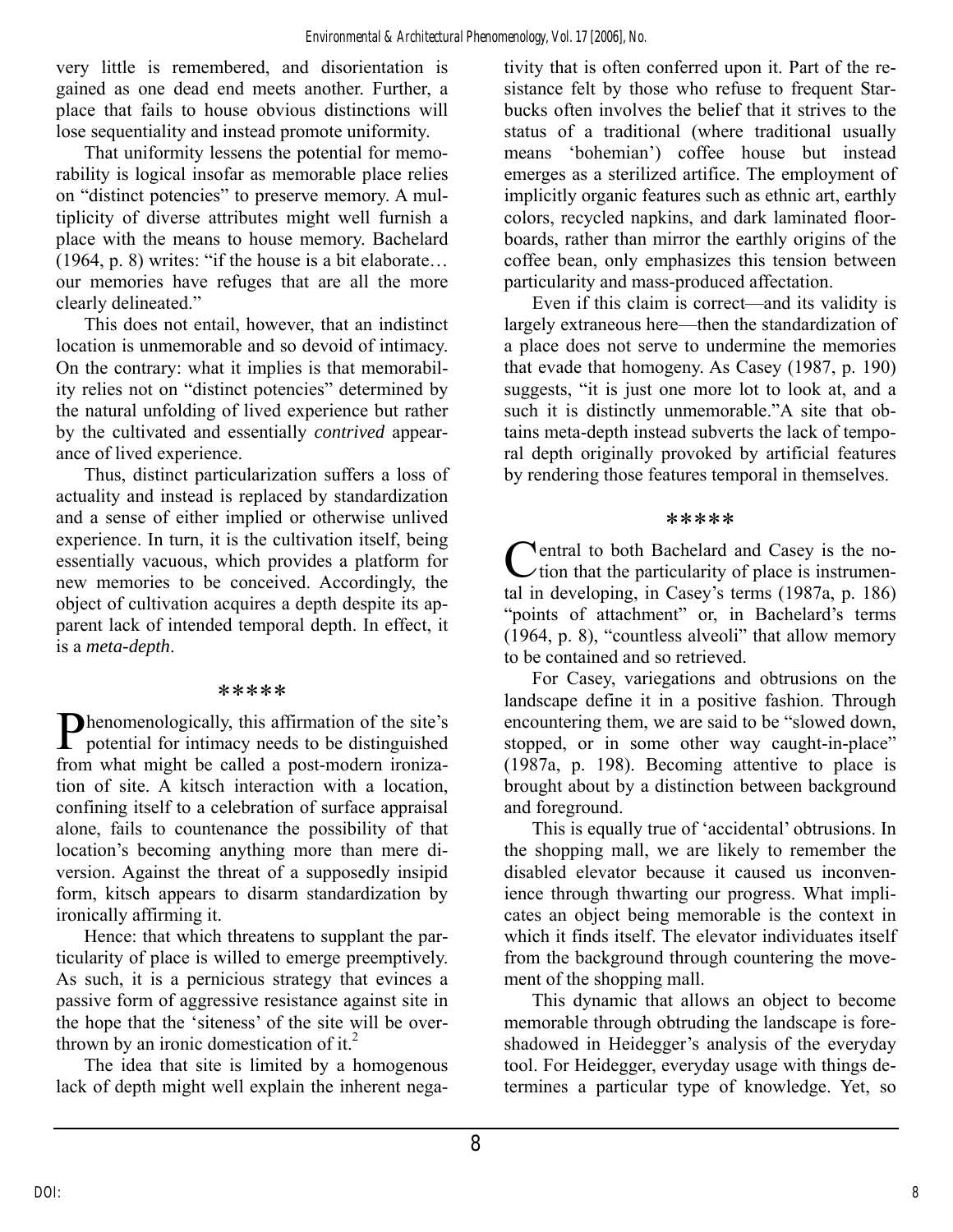long as things remain in use, they remain undiscovered: "A totality of useful things is always already discovered *before* the individual useful thing" (Heidegger, 1996, p. 64). The everyday world of things conceals itself within in a complex relationship between the assignment of usability and the production of that usability.

#### \*\*\*\*\*

Thus, a thing is 'conspicuous' when it has sub-<br>verted the "associations in which we use it" and verted the "associations in which we use it" and instead disclosed itself "in a certain unhandiness" (p. 68). This subversion manifests primarily itself in the damage or absence of that thing. On the one hand, a damaged thing withdraws from use and so forces us to consider its unhandiness. As a result of this unhandiness, 'objective presence' paradoxically makes itself known. On the other hand, the *absence* of things causes us to be heedful to the space in which that thing was to be placed. Moreover, the greater that thing is sought, then the more objectively present it becomes "such that it seems to lose the character of handiness" (p. 69).

Through being removed from a given context, a presence is created in the space of absence which in turn constitutes an *obtrusion*. This is a significant point that highlights a basic shortcoming of Casey's account of content-dominated variegation. Whereas Casey speaks of variegation in terms of an obtruded *presence* (consummately, the "erection of a distinctive house upon…an indifferent building lot" [1987a, p. 186]), Heidegger's analysis demonstrates that diversity and disruption are also characterized by negation and absence too.

Not only does the absence constitute a "*breach* in the context of references" (1996, p. 70), but it also disrupts the pre-mediated totality of things, so far conditioned by handiness: "But with this totality," Heidegger (1996, p. 70) writes, "world makes itself known." Transferring this totality to the apparent conflict between place and site, it is evident that points of attachment need not involve a logic of content and presence.

Often, being slowed down or otherwise becoming attentive to our surroundings manifests in terms of what is missing from that landscape. Thus, in the space of the site, it is the very 'leveling down' of variegation that constitutes a presence in its own

right. This inversion of variegations is realized in that sites produce not convex 'points of attachment' but, rather, entirely concave geometrical hollows.

#### \*\*\*\*\*

 $\mathbf{I}$  f site is universal by dint of lacking particular If site is universal by dint of lacking particular<br>content and so indifferent to us, then when that site is rendered intimate, an ambiguity between these divisions is the necessary result. Thus, until it is imbued with lived experience, site remains outside us, homogenous, universal and for Casey (1987a, p. 190) "even inimical."

Yet, in the experience of conferring a metadepth upon the site, a tension is created between subjective experience and the objective status of that site. Site and place appear to have converged, yet the convergence is vague because site remains as site while place maintains its distance.

Unlike place, memory does not therefore remain fixed definitely as "fossilized duration concretized" (Bachelard, 1964, p. 8). Rather, it shifts in between states of clarity. Moreover, since site itself is framed by a lack of particular distinction, experience which took place in site is never definite. This is realized in that site is not, in Casey's words, a place-holder for memories. Instead, memory resides dynamically—the relationship between the contained and the container prone to mutability, not rigidity.

Transposing Bachelard's topoanalytic investigation of the house onto the site, we would therefore be required to be just as heedful to detail. Since sites are easily confused, the nuances that individuate one site from another do so resonantly. Marginal details, hitherto dismissed, assume a significance that is realized in their immediate but otherworldly intimacy. If it is a specific parking lot we remember but find ourselves in a different city, even in a different country, then we are likely to notice precisely what renders one lot different from the other.

The individuation is subtle, but because of that subtlety the difference is experienced more forcefully. In the wide expanse of empty site, universality and particularity thus compound. In doing so, memory, not only assumed to have existed by means of affectation or physical ornament, is emplaced in a space of ambiguous homogeneity.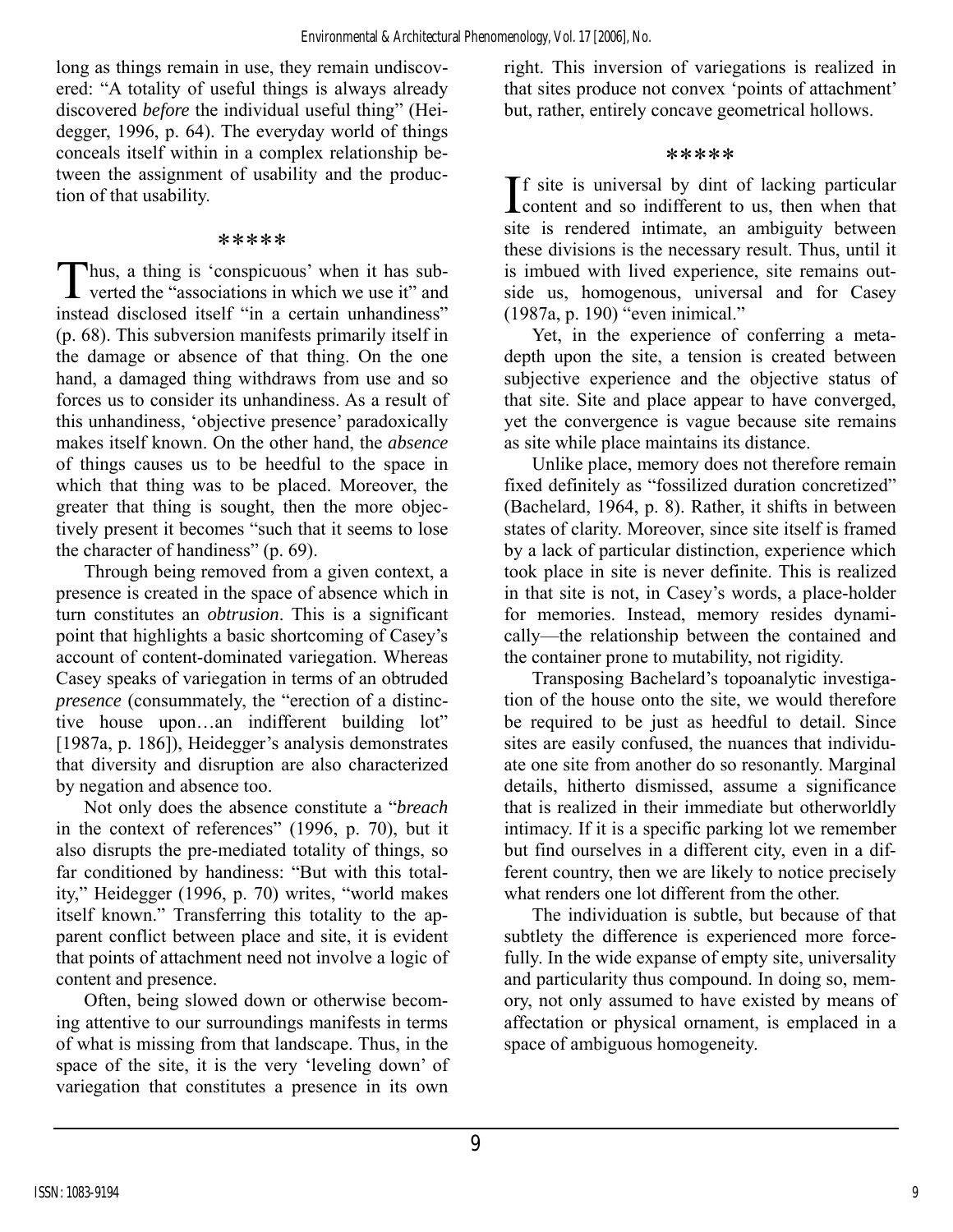#### \*\*\*\*\*

n this essay, I have sought to demonstrate that In this essay, I have sought to demonstrate that<br>
place need not hold a monopoly on memorability<br>
I 2. Furthermore, while site and 'non-place' (particu-<br>
larity Marc Augé's treatment [1995] of non-place) and that, through resisting place's 'points of attachment', site instead creates an inverted hollow that is able to contain memory. In turn, this renders site intimate, particular, and yet simultaneously vague.

That this vagueness might constitute a more accurate representation of the past, being essentially fragmented rather than complete, is a question that begets further speculation. Nonetheless, as the urban landscape beckons to become ever more homogenized, resistance against this change opens itself to the dangers of a nostalgic idealization of static place. If site, in its unflinching ambiguity, can evoke a non-fixed image of space, then it will have already proved its power through contesting the dominancy of place.

## **Notes**

1. That local art is hung on the otherwise identical walls means that each Starbucks can vary sufficiently to warrant being distinct without wholly subverting the recognized formula. The presence of localized attributes (a Starbucks in Brighton Beach, Brooklyn, has Russian menus and chess tables to accommodate the large Russian community) has the effect of generating the impression of Starbucks being a place rather than a site. As the official website

confesses: "Welcome! A Starbucks coffee shop is a

larity Marc Augé's treatment [1995] of non-place) share obvious similarities in their lack of temporal depth, their distinction ought to be maintained.

## **References**

- Augé, M., 1995. *Non-Places: Introduction to an Anthropology of Supermodernity.*. London: Verso.
- Bachelard, G., 1964. *The Poetics of Space.* Boston: Beacon Press.
- Casey, E., 1987a. *Remembering.* Indiana: Indiana Univ. Press.
- Casey, E., 1987b. The World of Nostalgia, *Man and World, 20*: 361-384.
- Casey, E., 1993. *Getting Back Into Place.* Indiana: Indiana Univ. Press.
- Casey, E., 1997. 'Smooth Space and Rough-Edged Places' *Review of Metaphysics*, *51:* 267-96
- Chase, J. et al., 1999. *Everyday Urbanism.* NY: Monacelli Press.
- Heidegger, M., 1996. *Being and Time*. Albany, NY: SUNY Press.
- Janz, B., Coming to Place, *Environmental & Architectural Phenomenology, 15,* 3: 11-15.
- Tuan, Y., 1977. *Space and Place: The Perspective of Experience.* Minneapolis: Univ. of Minnesota.
- Yates, F. A., 1966. *The Art of Memory.* London: Penguin.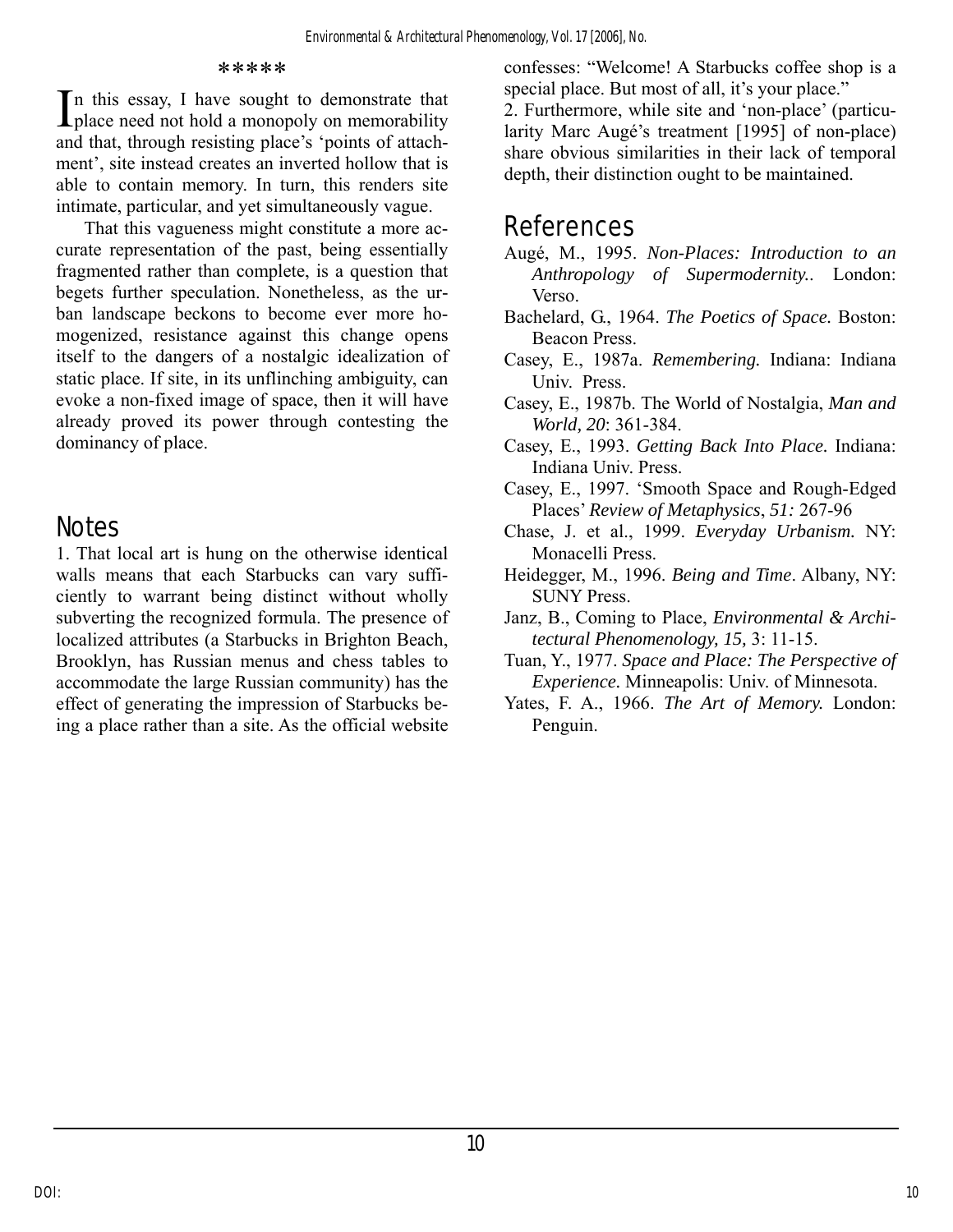# Building a Dream Home Phenomenologically

Christopher M. Aanstoos

Aanstoos is a Professor in the Department of Psychology at the State University of West Georgia in Carollton. His research and writings focus on the philosophical and methodological foundations of psychology, especially the potential contribution of phenomenology. He is editor of the journal *Humanistic Psychologist*. [aanstoos@westga.edu](mailto:aanstoos@westga.edu). © 2006 Christopher M. Aanstoos.

**Tirst came the place.** After searching for land on which to build my dream home, I finally found a property of 20 acres that was just It is came the place. After searching for land<br>on which to build my dream home, I finally<br>found a property of 20 acres that was just<br>right. Heavily wooded, subtended by a granite shelf laced with veins of quartz crystal, a portion of a much larger hardwood forest, my site included the requisite swiftly flowing river and a meandering, spring-fed stream punctuated by waterfalls.

It was not, however, the "parts" that compelled the conclusion that this was the spot, for the "parts" never do quite make up the "whole." Rather, I think it was the way the rolling hills palpably undulated the first time I walked this land that persuaded me this was my spot. Validating that conclusion was an old Indian marker tree—a large oak that, in its youth, had been deliberately bent horizontal and then again vertical. Yes, this was a powerful place.

But building the house would wait an unexpectedly long time and afford many decisions and revisions. First, where to build? With so much beautiful land, I could choose from several sites. One had early on caught my fancy on the far edge of the third ridge in, near the Indian marker tree, with a 270 degree panorama of the river valley 200 feet below.

As I came nearer to building, however, I realized the small stream would need to be dammed so that a driveway could traverse the first ridge nearest the road. But imagining the small lake the dam would make, I now became interested in an alternative building site: the second ridge overlooking the lake. This site was only an acre but would nestle between tall trees on either hillside while opening up a vista of sky in the otherwise thick forest.

 Now there was a dilemma—really, the basic existential dilemma of our embodied finitude. Shall I live here, in this life? Or there, in that one? Two possible futures, and the responsibility of choosing one. But which one? We know our lives will be different depending on which fork we take on the path, but we cannot know beforehand the difference. So we are "condemned to choose" precisely when we do not know what we want. As the Greeks long ago recognized, we remain in this "all too human" trap as long as we are ignorant of who we really are.

Instead of choosing blindly, I did what I learned to do in such situations: wait and see. I would ask many others, "Which would you choose?" They would tell me, "This one" or "That one" without really convincing me.

Then, one day, a wise old Cajun walked the land with me. When I asked him, "Where?" he replied, not by picking one site or the other, but by noting: "If you choose the higher ridge, you will build the home for your outward looking self. If you choose the ridge beside the future lake, you will build the home for your inward looking self."

At that moment, I could see both "selves" clearly, and these "sites of vision" forcefully clarified who I was. I also saw myself in a developmental perspective: I had lived forty years mostly cultivating my "outward looking self." It was time, divorced and at mid-life, to devote the next stage to nurturing my "inward looking self." It was time for this inward turn, time to sit by the lake. I would not lose the ridge top view. It would be the spot to which I would walk to have my breath taken away, savoring that place precisely because it would not become inhabited and habituated.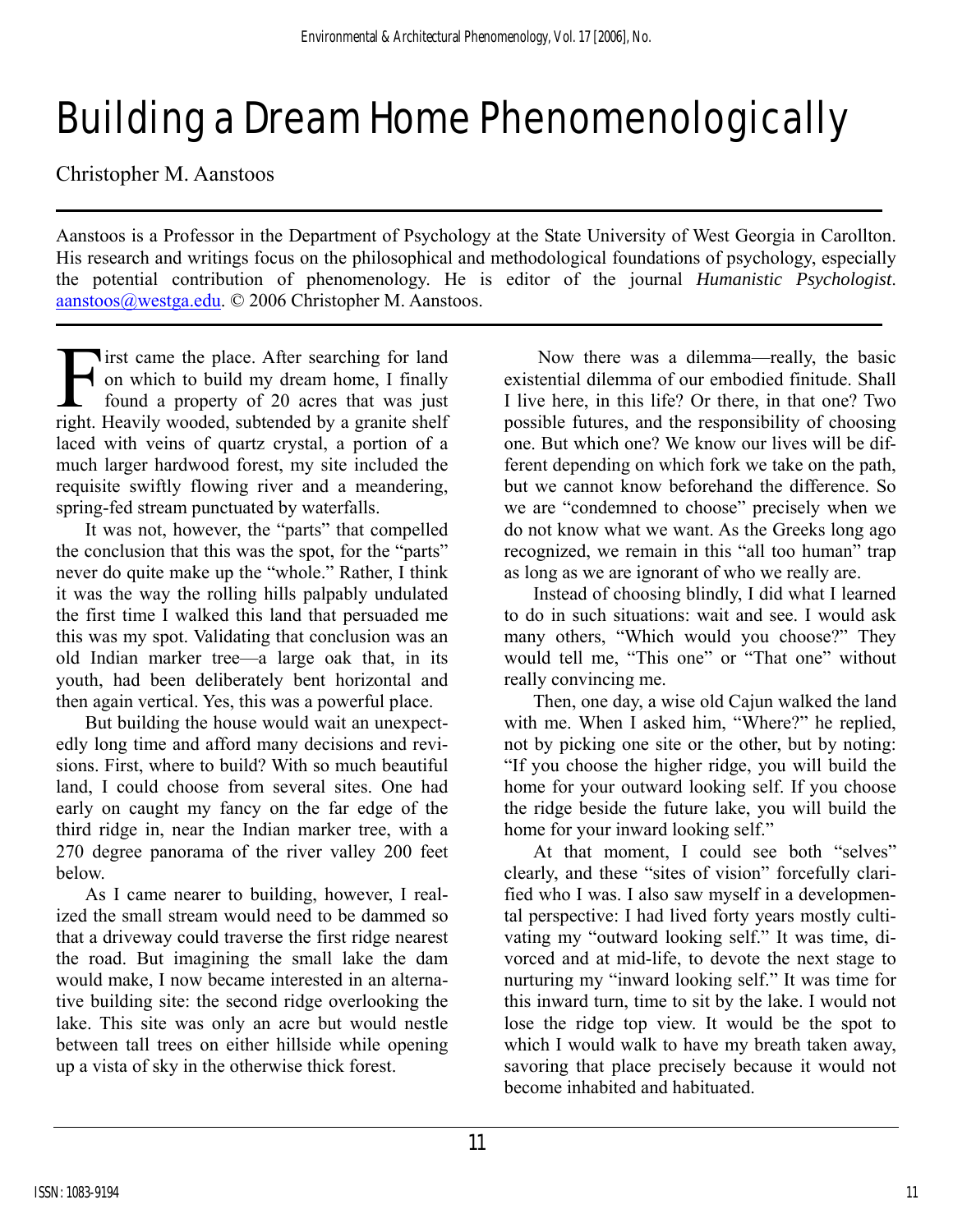# Seeing My Site

When it came time to build, a further "siting" had to be made. Now it became imperative to set the veritable stakes into the ground: to actually demarcate the "footprint" of the house on the land. More choosing! Should the house sit higher up the ridge, or farther toward the tip end? And exactly what angle would the house have toward the little lake, itself still only a figment of the imagination?

How to know? By an act of "emplacing" myself into the "virtual house"–and seeing how it felt to be "there." How does the land beneath this spot feel? How do the trees surround this one? Where is the sun? The wind? The sound of the stream, running over the rocks? Husserl described the task of phenomenological analysis as requiring acts of "empathy" with imaginal, or virtual experiences, and this is what I attempted. I employed the skills I had learned as a phenomenologist to "find" where my house was by virtually inhabiting it.

 But it wasn't only the house that had to be sited. Next came the driveway. It was "raw" land after all—a hardwood forest that had been undisturbed for generations. The house was to be about 800 feet in from the road, so cutting a driveway through the woods would be the first "gash" to this ecology. It felt analogous to the strange sense of violation that must have accompanied the first surgical incision.

The challenge was to find a path so closely following the contours of the land it would be at home there and not washed away by the natural forces of erosion that otherwise would tend to close that dehiscence, much as the body heals its own wounds. Again, this task was greatly aided by an "empathic immersion" in the roll of the land coursing, like water, over its swells and around the large trees.

A particular challenge was the gap between the first ridge, nearer the road, and the second ridge, on which the house would be built. The drop and rise in elevation was too much for a driveway, so the driveway's lowest point would have to be built up.

But a lovely small stream eddied its way along the floor of this small valley. So, to bridge these two ridges would require an earthen dam spanning them, and the stream would be backed up to form a lake. Of course, the tall old oaks along either side of that

streambed would have to be cut down—trees and a lake just cannot co-inhabit the same spot. While I had found a way to wind the course of my driveway around the tall trees, sparing every one, here there could be no compromise: these trees would have to die, for the sake of my house.

It was shocking to watch two men with chainsaws and bulldozer massacre the trees in one day. The slaughter was horrific and, at day's end, with the beginning of an earthen dam starting to back up muddy water over the site of devastation, I felt heartrendingly sad. All I could do was to take responsibility for what I had done, by sitting with the felled trees, being with them as they died. I could feel their suffering as twilight settled around us.

And then the lesson. It was the frogs who taught me. They quickly found this expanding pool of new water, and arrived by the dozens, maybe the hundreds, and began to sing, to celebrate the appearance of this new watery wonderland! And here, before my eyes, was the old lesson of Shiva: that destruction and creation were two halves of the same wheel, always turning upon itself. Living in the forest since then has given me innumerable instances of this profound truth.

## Building My Home

I had an overall design idea in mind. Indeed, it had been "in my mind" long before I had even seen the land. I had long dreamed of a house that would be a Victorian style—a real "painted lady" with lots of gingerbread trim, turrets and towers and such. But now, facing my spot here in my woods, I realized quite definitively that this dream house was not the house that this spot called for. Such a house would be an interloper never at home.

I began all over again, asking this place what sort of house would be "at home." I did my best to empty my mind to see what might belong. Slowly at first, then faster, a house came into view—with unpainted, cypress siding that would weather naturally from golden brown to the soft grey of the surrounding trees, until the building would so blend into its surround that one would have to almost run into the house before seeing it.

And lots of windows, large ones, with no dividers. French style and pivoting open to give untram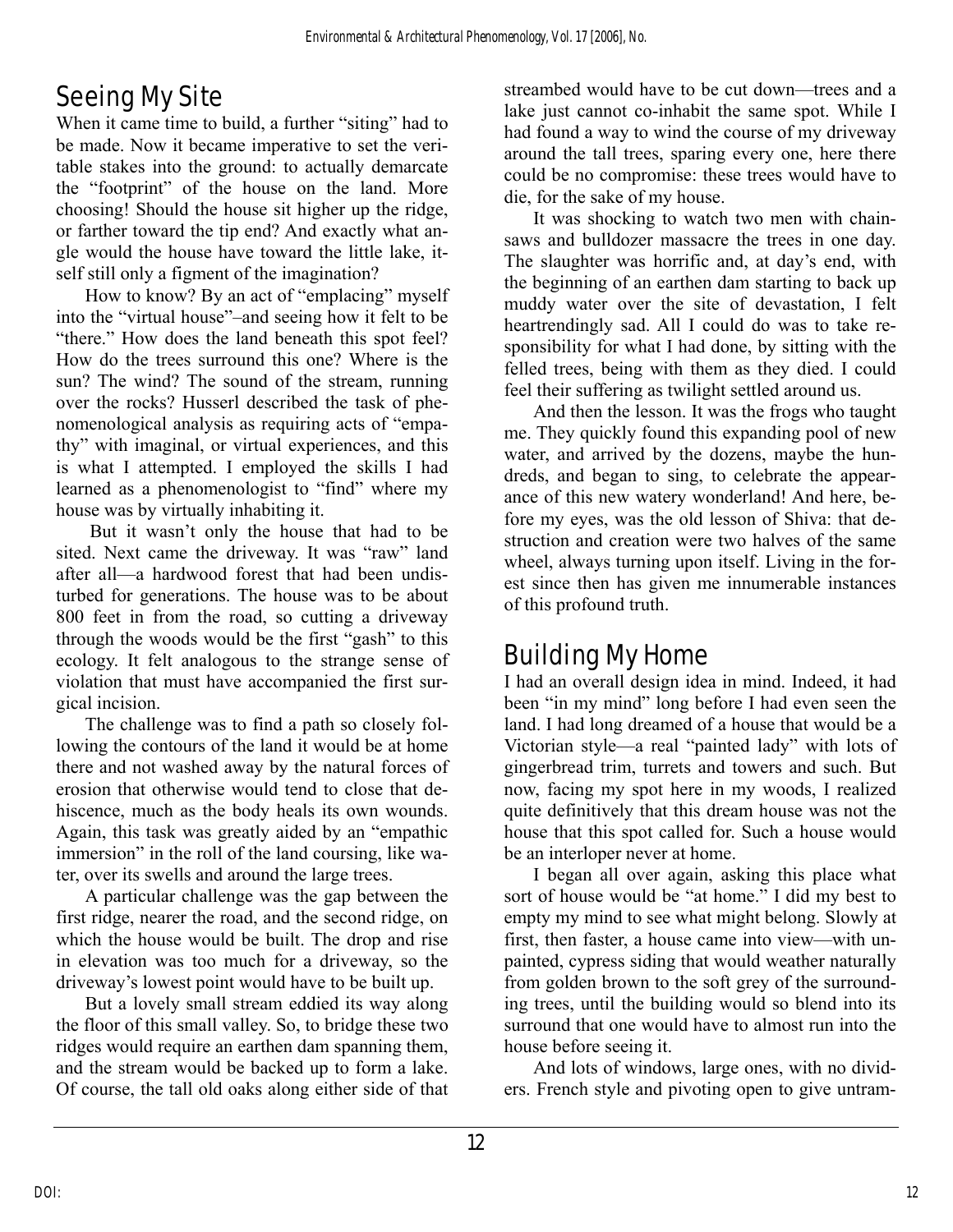meled views of the woods. Ceilings a little higher than usual, to give airiness and space, within the vaulting trees outside. A two-story house that would provide the most area for the smallest footprint, nestling midst the trees without dominating them. The surrounding oaks would encompass the house, embracing and including it within their world.

It would be essential that as few as possible be cut. With great care, we saved several large ones within a few feet of the house. Most builders would have said, "Take them out, they're just going to die anyway." Treated with care, however, they didn't.

There was one, particularly near the house, a lovely double trunked old white oak. Almost everyone said it would die and should be cut down. Deeply torn, I asked one very old local what he thought. After standing silently before it for a few minutes, he replied, "It's got a long and deep tap root. It'll be fine." I kept it. He was right.

As for the design of the house itself, I again did my best to proceed phenomenologically. I placed myself within my imagined house, and anticipated how each room would unfold around me, how it would "feel" to be "there." These repeated acts of "experiential imagining" brought forward the house in its virtuality, and it was with this "virtual house" that I worked to refine and clarify its design.

For example, wanting the house to be as intrinsically connected with its place as possible, I was sensitive to the essence of "layers" and gradations between "inside" and "outside." I pictured a porch wrapping around the front and an upstairs balcony, both of which were "outside layers of the inside." Next, on one side, a sun room—a warm, enclosed space with walls of windows on three sides and filled with plants. With a floor of rougher wood, this room would be filled with wicker furniture and help shape the "inside layer of the outside."

In short, there was to be no sharp dualism between inside and outside but, rather, a continuum of interconnectedness even manifested by the front door, which, already set back within the front porch, marked the transition between the "inside layer of the outside" and the "outside layer of the inside." A solid oak door but with a long centered oval glass and long, narrow flanking transom windows.

# Spaces Within

Next, the interiority itself. The front door opened onto a foyer, a small square area to provide a further transition between inside and outside but now on the "inside of the inside." Bordered by a coat closet on one side and a small bathroom on the other, this foyer faced a center oak staircase that was like a waterfall of wood, flowing up and down, inward and outward. Atop the stairs was a landing, framed by a large window, through which the sun and trees streamed in. The stairs led up to the trees which, welcomed in, flowed down.

I wanted each area of the house to have its own distinct atmosphere and each room to be its own "lived world" of experience. In addition to making separate rooms (rather than the now common "great room") I was determined to amplify these distinctive atmospheres by the use of color. The foyer, staircase walls, and central upstairs room would be a salmon, which invited movement into its space and opened with ease onto the other atmospheres.

To the right of the foyer, through an open double doorway, would be the dining room, a place to gather for spirited feasting and conversations, for family life, romantic intimacies and friendships. For its walls, I envisioned a dark red, softened and warmed by a hint of brown. And trimmed in white to evoke a depth that, particularly in candle light, would give the room a dimensionality, of latencies emergently subtending the manifest.

Off the side of the dining room, a narrow doorway would lead to the kitchen. Most kitchens strike me as oppressive "work stations" where one is surrounded by equipment and storage facilities. One too often feels trapped in a kitchen, and I wanted exactly the opposite. My kitchen, facing south, would open to the rolling land that undulated its way up the long ridge.

To fashion this view, I wanted twelve-foot-wide windows across the wall but where, then, could cupboards be placed? The solution was to break the kitchen into four sub-areas. An interior side, opening to the dining room, would become the "dish pantry," lined on both sides by cupboards and cabinets, sink and dishwasher.

An exterior side would serve for "food prep," accommodating a long counter top beneath the win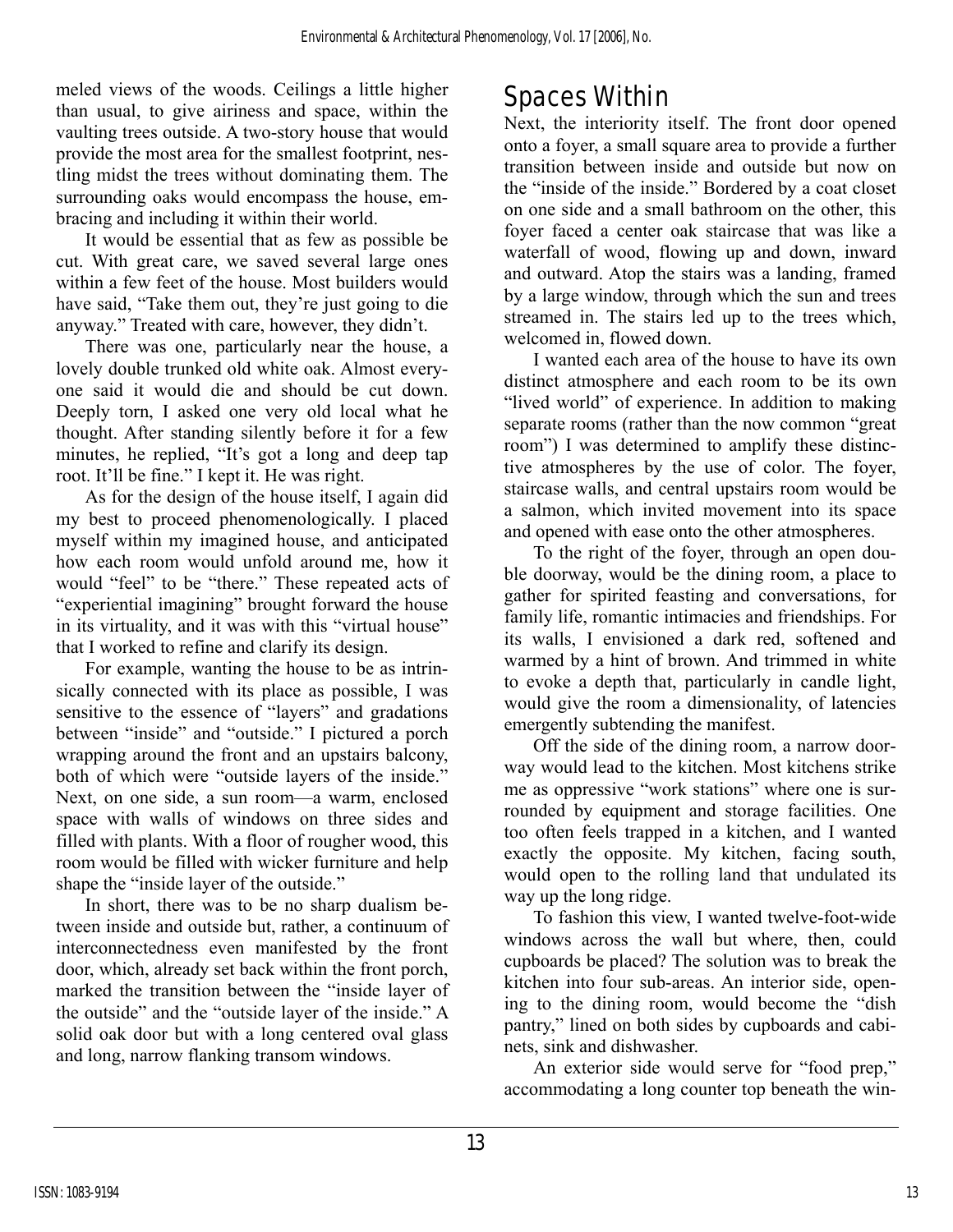dows, plus a range and second sink, both at the level of the counter, which would be anchored at one end by a food pantry and at the other by a cabinet enclosing the refrigerator. Here, Heidegger's "readiness to hand" served my planning, and I arranged for implements and ingredients to be right where my hands would most easily find them.

I envisioned a third sub-area of the kitchen tucked beneath the descending ceiling of the staircase and containing laundry machines, linked via laundry chute to upstairs. Last was a small sitting space with desktop and cookbook shelf.

Extending out from the west side of the house would be the sun room, with three sides of windows and linked to the woods beyond. During the half year from May through October, the forest would shelter this room from the hot sun but, during the other half of the year, this room would receive the sun's warmth and invite sunsets into the house.

On the opposite east side of the house would be the study. Located at the end of the hallway off the front foyer, this space would be distantiated from the rest of the house—a retreat and place of contemplation. I envisioned, upon entering, a nook to the left—a wall alcove with a raised platform of cushions and pillows, long and wide enough to recline and read. Beyond the alcove, one would enter the main space, which is centered by a large stone fireplace. The study is drenched in dark green and rimmed by the dark wood of floor-to-ceiling bookcases built into the walls.

Though primarily an inward-leaning space, the study would have a large desk looking out a south facing window, allowing flights of fancy to the world beyond. Behind the desk is a window seat for an east-facing window from which, during times of quiet reflection, I might watch the moon rise, then, through the other window over the desk, watch the moon move as it marks the passage of time.

# Going Up

I have always preferred a two-story house to concretize the experience of going to a different level in our nocturnal dreamscapes. The staircase in my house leads upstairs to a center room from which, set back by little alcoves, all the other upstairs rooms radiate. This central space is designed to be a "family room" connecting the private rooms of all the members of the house. It is the "game room" where we come together to play.

The east upstairs wing includes the bedrooms for my two children, both of whom participated in the design (following appropriate instruction from me on how to phenomenologically "emplace" themselves "in" their virtual room).

In imagining his room, my son, then six years old, included a fireplace and a "secret doorway" disguised as a bookcase opening on a passageway to a secret room in the attic. He chose a bright shade of green for his walls, much like the color of the new leaves of the forest trees in early spring.

My daughter, then eleven, designed her room as a suite of two spaces: an "outer" or "public" room open to the house beyond, and an "inner" or "private" room, itself accessible only through the outer room. In her "public" room she set up her study, with built-in bookcases (one of which opened onto the secret passage). Her inner room included a wall alcove with a platform for her waterbed. This space was also a dressing room and play room—the place where she kept the toys and the doll house she and I had made when she was much younger. If her study was the place of her *telos*, this room was the place of her *arche.* She painted her study lavender, while she painted the inner room bright pink, her favorite color when she was very young.

On the western wing upstairs was my bedroom, which I designed to be infused by the image of a favorite enclosure of my childhood—a tree house. High off the ground, this space incorporates large windows on three sides opening to the nearby tree branches. I wanted to feel amidst the trees, including the old white oak saved from cutting when the site was first prepared. I arched the shape of the ceiling so the patter of rain would be directly overhead. The front of the room opened onto a balcony, itself hidden into the roof of the front porch below. On the balcony sits a hot tub—a place for relaxation beneath the stars. Both the bedroom and the balcony face the setting sun and moon.

# Elegant, Rustic, & Whimsical

Through this project of designing and building my dream home, I realized that there was so much more